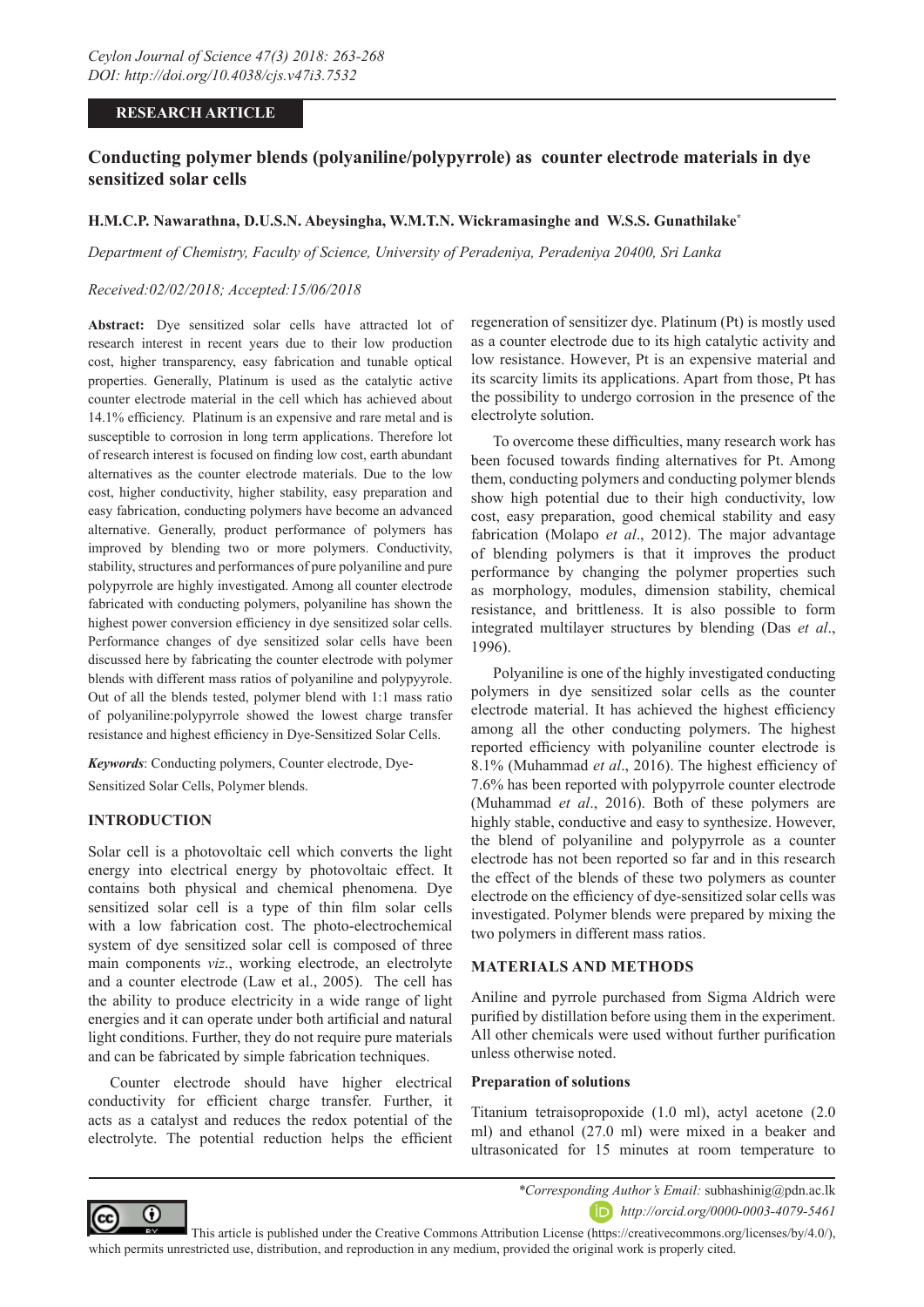prepare dense layer solution. To synthesize  $TiO<sub>2</sub>$  colloidal solution, titanium tetraisopropoxide (20.0 ml), acetic acid (2.5 ml) and ethanol (25.0 ml) were mixed together in a beaker. Steam was passed though the prepared mixture until it turned into light blue colour gel. After that, water (50.0 ml) was added to the gel until it dissolved. Finally, the solution was autoclaved at 150.0  $\degree$ C for 3 h. Then, TiO<sub>2</sub> colloidal solution (20.0 ml), glacial acetic acid (5.5 ml), ethanol (20.0 ml) and tritonX-100 (about 5 drops) were mixed in a beaker to prepare  $TiO<sub>2</sub>$  spray solution.

### **Preparation of working electrode**

First, FTO glasses were thoroughly washed with water, and ultra sonicated with detergent solution for 10 min. The detergent solution was removed followed by ultra sonicating the glasses with ethanol for 10 min and dried well. Cleaned FTO glasses were heated up to 500 °C for 5 min before fabricating the dense layer by spray pyrolysis. Cells were maintained at 150 °C while spraying and fabricated cells were sintered at 500 °C for 30 min. They were allowed to cool to room temperature and again heated up to 150 °C on a hot plate in order to deposit a mesoporous layer on top of the dense layer. TiO<sub>2</sub> solution was sprayed on to the cell until white color thin layer of TiO<sub>2</sub> was observed. Finally, cells were sintered at 500 °C for 30 min.

#### **Preparation of the counter electrode**

#### *Preparation of polymers*

Interfacial chemical oxidative polymerization was used to synthesize polyaniline. Organic phase was prepared by dissolving aniline (5.0 ml) in hexane (500.0 ml). Aqueous phase was prepared by dissolving  $K_2S_2O_{(8)}(3.410 \text{ g})$  in 1M  $\text{HCl}_{(aq)}$  (500.0 ml). After that, two solutions were mixed together in reagent bottle and allowed to stand for 24 h (Zhang *et al*., 2004).

Then, the green coloured product was separated by filtration. Filtrated product was doped with HCl by stirring the polymer in 1M HCl for overnight. Finally, doped product was separated and washed with water to remove excess dopants (E. C. Gomes, M. A. S. Oliveira., 2012). Polypyrrole was also prepared by using conventional chemical oxidative polymerization method. Pyrrole (3.4

**Table 1:** Mass ratios that used for polymer blends.

ml) was dissolved in ethanol (25.0 ml) by stirring. Then 0.5 M FeCl<sub>3</sub>.6H<sub>2</sub>O<sub>(aq)</sub> (25.0 ml) was slowly added to the pyrrole solution while stirring. Finally, the mixture was stirred for 24 h and the product was separated by filtration.

## *Preparation of polymer blends and fabrication of the counter electrode*

Different mass ratios of the polyaniline and polypyrrole (Table 1) were mixed in 1 M HCl medium by stirring for 24 h. Then the mixture was filtered to separate the polymer blend which was then washed with water to remove excess dopants and dried at 80 °C. The blend paste was prepared by adding 10% of ethyl cellulose binder by mass of polymer and mixed with terpinol (5 drops) and ethanol (5 drops). Then the mixture was grinded well using motor and pestle. The final blend was screen printed on cleaned FTO glass to fabricate the counter electrode.

### **Instrumentation**

Polymers and polymer blends were characterized by using Fourier Transform Infrared Spectrometer (Model-Shimandu Prestige-21), Particle Size Analyzer (Dual scattering PSA NANO DS CILAS), and Scanning Electron Microscope (Model No. EVOLS15). Characterization of the cathodes were done by Auto-Lab (Model No. PGSTAT12). Current-voltage (I-V) characteristics of the cells at AM 1.5 (100 mW cm-2) simulated sunlight irradiation were recorded with a calibrated solar-cell evaluation system, Solar Simulator (Model No. PECell-PECL01).

#### **RESULTS AND DISCUSSION**

#### **Characterization of polymers**

Polymer characterization was carried out by analyzing physical properties using Fourier Transform Infrared Spectroscopy (FTIR), particle size analysis and Scanning Electron Microscopy (SEM). The conducting form of polyaniline and polypyrrole were confirmed by using their characteristic dark green and black colors, respectively. The conducting form of polyaniline which is 'Emarladine salt' can be easily identified by its characteristic green color. The other two forms, leucoemeraldine and pernigraniline, are yellow/white and purple in color, respectively

| Polymer blends | Mass of Ployaniline/g | <b>Mass of Polypyrrole/g</b> | <b>Mass ratio</b> |
|----------------|-----------------------|------------------------------|-------------------|
| A              | 1.000                 | 0.100                        | 10:1              |
| B              | 0.800                 | 0.200                        | 8:2               |
| C              | 0.700                 | 0.300                        | 7:3               |
| D              | 0.600                 | 0.400                        | 6:4               |
| E              | 0.500                 | 0.500                        | 5:5               |
| F              | 0.400                 | 0.600                        | 4:6               |
| G              | 0.300                 | 0.700                        | 3:7               |
| Н              | 0.200                 | 0.800                        | 2:8               |
|                | 0.100                 | 1.000                        | 1:10              |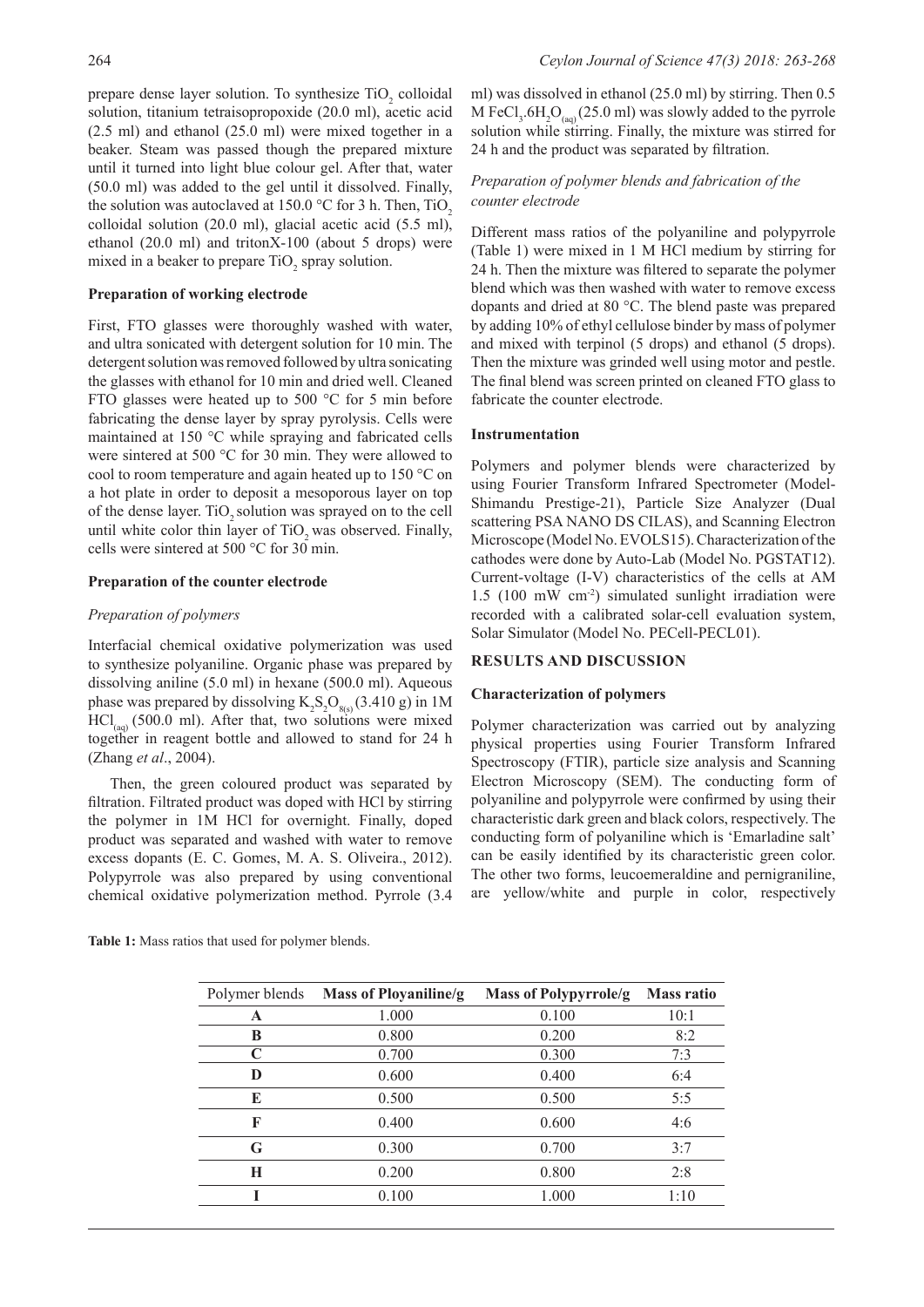

Figure 1: FTIR curve of the synthesized polyaniline.



Figure 2: FTIR curve of the synthesized polypyrrole.



Figure 3: Particle size distribution of (a) Polyaniline, (b) Polypyrrole.

(Kerileng *et al*., 2012). The polyaniline synthesized by chemical oxidation of aniline by  $K_2S_2O_{g(s)}$  had green color which indicates the formation of conducting (ES) form of polyaniline. Polypyrole was obtained as a black color powder which is only one form of polypyrrole and is conducting because of the availability of  $\pi$ - conjugated polymer backbone. (Anzari, 2006)

According to the figure 1, characteristic peaks for polyaniline can be clearly seen in the FTIR spectrum obtained for the product. Further, almost all the peaks overlap with the peaks of reference curve of polyaniline reported in the literature (Tang *et al*., 1988).

The peak around  $1600 \text{ cm}^{-1}$  can be attributed to the N-H bending vibration and peak of  $1400 \text{ cm}^{-1}$  could be because of C-C bending vibrations. The peak at 1150 cm-1 and 690  $cm<sup>-1</sup>$  is due to C-N stretching and N-H wagging vibrations. The presence of peaks around  $1600 \text{ cm}^{-1}$  and  $1400 \text{ cm}^{-1}$ further confirms the presence of quinoid and benzoid units in emeraldine salt form of polyaniline.

Characteristics peaks for polypyrrole can be seen in the FTIR spectrum of the synthesized product(figurer 2). Further, almost all the peaks were overlapped with the reference spectrum of polypyrrole (Bhat *et al*., 2001).In the FTIR spectrum at figure 2, N-H starching peak can be seen around  $3,250 - 3,500$  cm<sup>-1</sup>. This peak overlaps with the O-H starching frequency of adsorbed water, which can be seen in the same range.

According to figure 3, it can be said that both polyaniline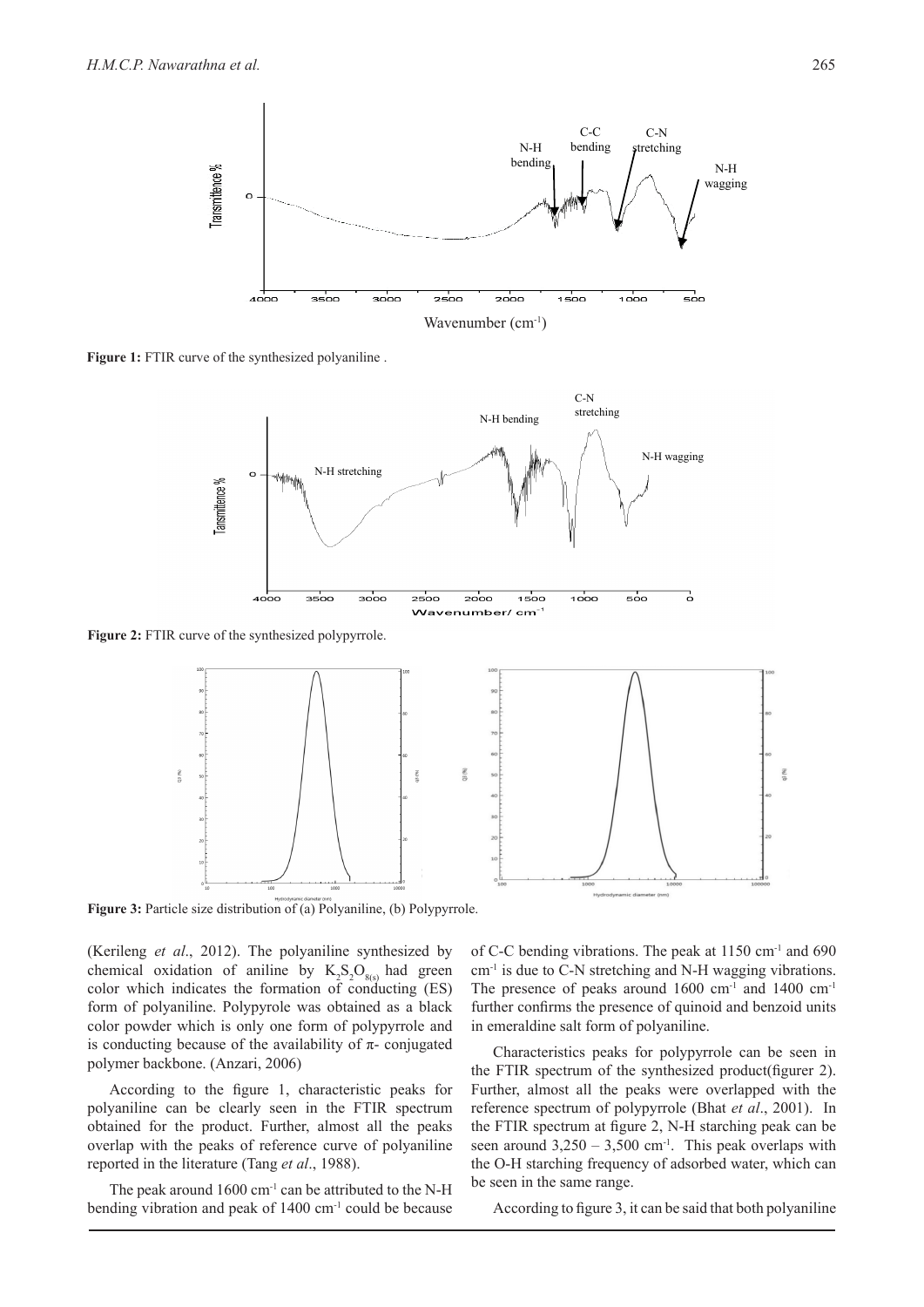

**Figure 4:** SEM images of (a). Pure polyaniline (×50000), (b). pure polyaniline (×25000), (c). pure polypyrrol (×50000), (d). Pure polypyrrole ( $\times$ 25000), (e). 1:1 polymer blend ( $\times$ 50000), (f). 1:1 polymer blend ( $\times$ 25000).



**Figure 5:** Impedance spectrum (a) Pt cathode, (b) 1:1 ratio of polyaniline to polypyrrole fabricated cathode.

and polypyrrole particles are in the same size range. Only one peak is present in both cases. The particle size given by the particle size analyzer is somewhat larger than the actual particle size of the polymer particles. Because, particle size analyzer gives the hydrodynamic radius of the particles. Water molecules aggregate around the polymer particle and prepare a globular shaperical structure. Detector of the instrument detects the radius of that globular shape structure. Further, the sizes obtained from particle size analyzer for both polymers are significantly larger than that obtained with SEM which could also be because of the above mentioned reason.

Scanning electron microscopic images given in figure 4, both polyaniline and polypyrrole show granular shape particles. The particle diameter of polyaniline is around 175 nm and particle diameter of polypyrrole is around 195 nm. In both polymers particle diameters are almost similar and it is in the range of 150 nm–200 nm. Polymer blend also showed granular shape particles with similar diameters.

### **Cathode characterization**

According to electrochemical impedance spectroscopic studies of the cathodes fabricated with polymer blends, only one curve can be seen in the spectra. The reason is, both of these spectra were taken for the symmetric cells,

which means, impedance spectrum was taken by placing electrolyte solution in between two identical cathodes. Due to that, the system contains only two types of resistances. One of them is the charge transfer resistance and the other one is diffusion resistance. Diffusion resistance is very low for the electrolyte solution which contains  $I/I_3$  redox couple. Therefore, the corresponding curve for diffusion resistance cannot be seen in the spectrum. The observable curve is for charge transfer resistance. The charge transfer resistance values indicate the resistance for the electrons to transit between counter electrode surface and the electrolyte solution. Lower charge transfer resistance increases the cell performance.

### *Electrochemical Impedance Spectroscopy*

According to the results obtained, the charge transfer resistance between Pt surface and electrolyte is  $1.1 \Omega$  and that of polyaniline:polypyrrole (1:1 mass ratio) polymer blend cathode is about 4.1  $\Omega$ . The charge transfer resistance of polymer blend is not much deviated from Pt cathode. The calculated charge transfer resistance values for all the other polymer blends are given in the table 2. Pt has the lowest charge transfer resistance and next lowest value was obtained for the 1:1 polymer blend. This value is lower than that of both pure polymers. All the polymer blends except the blend of with 2:8 mass ratio of polyaniline:polypyrrole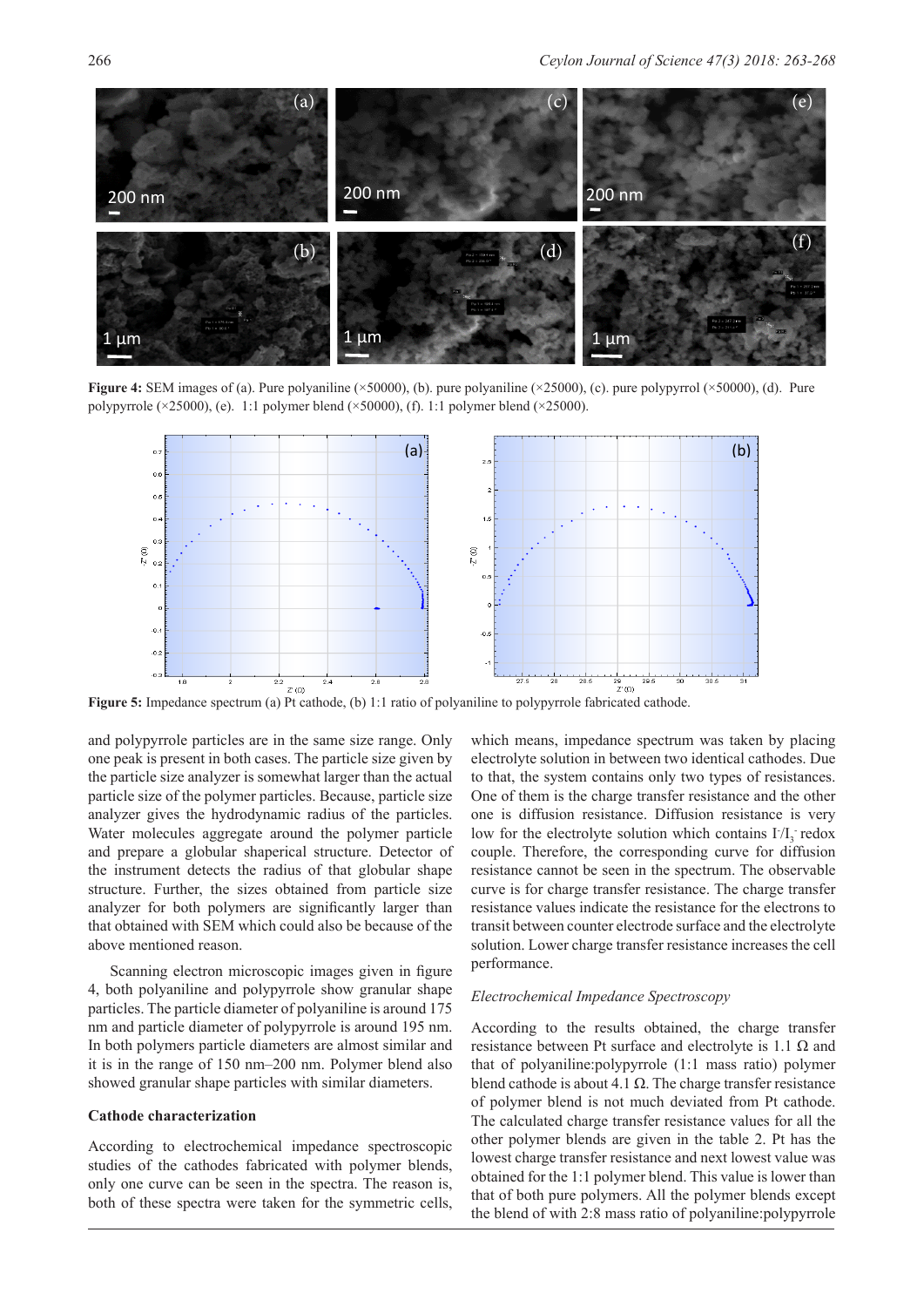### *H.M.C.P. Nawarathna et al.* 267

| Cathode     | Resistance/ $\Omega$ |  |  |
|-------------|----------------------|--|--|
| Pt          | 1.1                  |  |  |
| Polyaniline | 340                  |  |  |
| Polypyrrole | 850                  |  |  |
| E           | 4.1                  |  |  |
|             | 29                   |  |  |
| C           | 118                  |  |  |
| B           | 115                  |  |  |
| F           | 68                   |  |  |
| G           | 92                   |  |  |
|             | 660                  |  |  |

Table No 2: Charge transfer resistance of different cathodes.



**Figure 6:** Current-Voltage characterization curves for dye sensitized solar cells containing different types of cathodes.

showed lower charge transfer resistance than individual homopolymers. This decrease in resistance could be due to the incensement of conductivity of the polymer blends. Higher conductivity can be obtained by mixing similar masses of polyaniline and polypyrrole. It could be because of decreasing the band gap between valence band and conduction band due to the blending of Highest Occupied Molecular Orbital (HOMO) and Lowest Unoccupied Molecular Orbital (LUMO) of the two polymers. Although a systematic change in the charge transfer resistance was not observed with changing the polymer composition, the deviation of the charge transfer resistance from the highest value is small when the mass ratio of the two polymers is closer to 1:1. For an example the second lowest charge transfer resistance value of 29  $\Omega$  was observed with 6:4 ratio and third lowest value, which is, 68  $\Omega$  was observed with 4:6 polymer ratio in the blend. This could be because of the better mixing of the two polymers when the ratio is 1:1 and closer to 1:1.

### *Current-Voltage characterization*

Maximum current density and maximum voltage values for the cell containing 1:1 polyaniline:polypyrrole polymer blend  $(E)$  were 6.57 mA cm<sup>-1</sup> and 0.62 V respectively. These values for the standard cell were 8.58 mA cm-1 and 0.68 V. These values suggest that, the cell containing alternative cathode out- put is not much deviated from the standard cell.

According to the figure 6 and table 3 shown above, the highest efficiency can be seen for Pt cathode with highest  $V_{\text{oc}}$ ,  $J_{\text{sc}}$  and fill factor. These results are due to the higher catalytic activity and higher conductivity of Pt. Polymer blend with 1:1 mass ratio has the next highest efficiency value. However the current is lower for the polymer blend because of the conductivity of polymers compare to metals. Further, the fill factor is also lower for the polymer blend compared to Pt which could be because of the poor contacts and rough surface of fabricated polymer. The surface of the fabricated polymer layer is not uniform as the Pt surface. The lower efficiency of the polymer blend **E** compared to Pt can be because of the lower catalytic activity of the polymer blend. Although Pt is a catalyst towards  $I/I_3$  redox couple, it has not been reported that polyaniline/polypyrrole polymer blend is a catalyst towards this redox couple. This may be a reason for the considerable efficiency value difference with Pt cathode.

The variations of cell performance in different polymer blend cathodes display a comparable trend with impedance studies. This trend clearly shows the relationship between the charge transfer resistance and the cell performance. Comparatively higher efficiency values have given for the polymer blends containing similar masses of polyaniline and polypyrrole.

Generally, ethyl cellulose binder is perfectly performed on polyaniline and its binding ability on polypyrrole is somewhat weaker. Therefore, pure polyaniline layer is